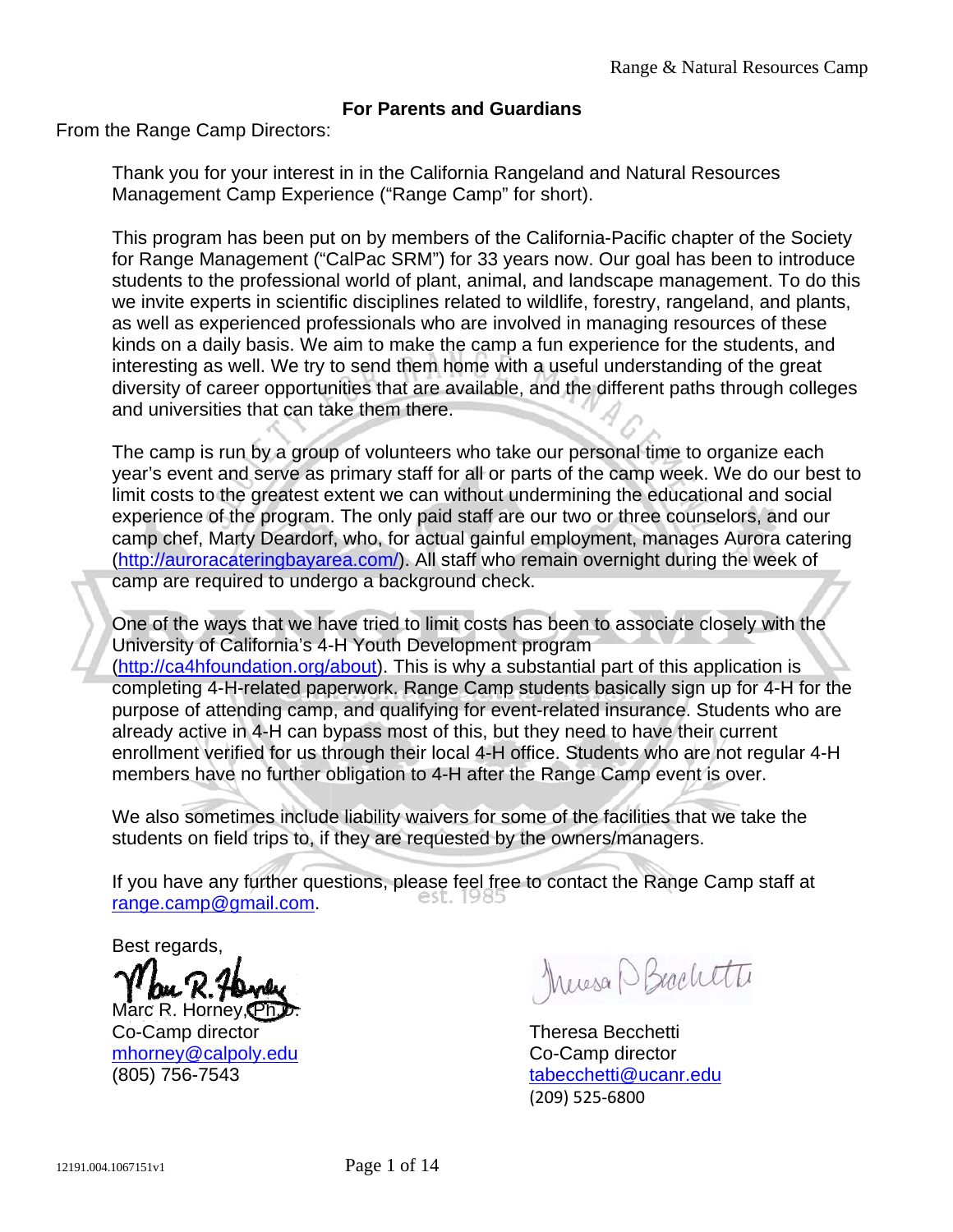|                                                                                                                                                                                                                                                                                                                                                                                                                                                                                                            | <b>APPLICATION</b>                             |                      |            |                      |  |
|------------------------------------------------------------------------------------------------------------------------------------------------------------------------------------------------------------------------------------------------------------------------------------------------------------------------------------------------------------------------------------------------------------------------------------------------------------------------------------------------------------|------------------------------------------------|----------------------|------------|----------------------|--|
| <b>California-Pacific Section, Society for Range Management</b>                                                                                                                                                                                                                                                                                                                                                                                                                                            |                                                |                      |            |                      |  |
| <b>RANGE AND NATURAL RESOURCES CAMP</b>                                                                                                                                                                                                                                                                                                                                                                                                                                                                    |                                                |                      |            |                      |  |
|                                                                                                                                                                                                                                                                                                                                                                                                                                                                                                            | <b>JUNE 18-23, 2017</b>                        |                      |            |                      |  |
| <b>RANGE CAMP</b>                                                                                                                                                                                                                                                                                                                                                                                                                                                                                          | ELKUS YOUTH RANCH, HALF MOON BAY               |                      |            |                      |  |
|                                                                                                                                                                                                                                                                                                                                                                                                                                                                                                            |                                                |                      |            |                      |  |
|                                                                                                                                                                                                                                                                                                                                                                                                                                                                                                            | <b>APPLICATION DUE: FRIDAY, APRIL 28, 2017</b> |                      |            |                      |  |
| IN ORDER TO APPLY THE APPLICANT MUST COMPLETE THE FOLLOWING APPLICATION<br>AND SUBMIT THE 4H ENROLLEMENT, LIABILITY, AND MEDICAL FORMS:<br>Age requirement: In order to be considered for Range Camp the applicant must still be in<br>high school, but have completed the 9 <sup>th</sup> grade by the start of camp. Students who will no<br>longer enrolled in high school before Jan 2018 will not be eligible to attend the High School Youth<br>Forum, in the event they win the Top Camper contest. |                                                |                      |            |                      |  |
|                                                                                                                                                                                                                                                                                                                                                                                                                                                                                                            |                                                |                      |            |                      |  |
|                                                                                                                                                                                                                                                                                                                                                                                                                                                                                                            |                                                | M I                  |            |                      |  |
| <b>FIRST AND LAST NAME</b>                                                                                                                                                                                                                                                                                                                                                                                                                                                                                 | <b>NICKNAME</b>                                | <b>GENDER</b>        |            | <b>DATE OF BIRTH</b> |  |
| <b>MAILING ADDRESS</b>                                                                                                                                                                                                                                                                                                                                                                                                                                                                                     | <b>CITY</b>                                    | <b>STATE</b>         | <b>ZIP</b> | <b>COUNTY</b>        |  |
|                                                                                                                                                                                                                                                                                                                                                                                                                                                                                                            |                                                |                      |            |                      |  |
|                                                                                                                                                                                                                                                                                                                                                                                                                                                                                                            |                                                |                      |            |                      |  |
| <b>HOME PHONE</b>                                                                                                                                                                                                                                                                                                                                                                                                                                                                                          | <b>CELL PHONE</b>                              | <b>PRIMARY EMAIL</b> |            |                      |  |
| <b>California - Pacific Section</b><br>T-SHIRT SIZE: $\Box$ SMALL $\Box$ MEDIUM $\Box$ LARGE $\Box$ X-LARGE $\Box$ XX-LARGE                                                                                                                                                                                                                                                                                                                                                                                |                                                |                      |            |                      |  |
| Special dietary requirements (vegetarian, health restrictions, etc.)                                                                                                                                                                                                                                                                                                                                                                                                                                       |                                                |                      |            |                      |  |
| If yes, allergic to what? _<br>Food Allergies? ■ Yes ■ No                                                                                                                                                                                                                                                                                                                                                                                                                                                  |                                                |                      |            |                      |  |
| Other Special Needs (including allergies)?                                                                                                                                                                                                                                                                                                                                                                                                                                                                 |                                                |                      |            |                      |  |
|                                                                                                                                                                                                                                                                                                                                                                                                                                                                                                            |                                                |                      |            |                      |  |
| Disclaimer: Camper participation is required during all Range Camp activities. Activities include moderate<br>hiking in grassland areas. Please note if you have allergies to grass and or pollen.                                                                                                                                                                                                                                                                                                         |                                                |                      |            |                      |  |

## **HIGH SCHOOL & 4-H INFORMATION:**

HIGH SCHOOL ATTENDED GRADE (in spring 2017)

### **4-H YOUTH DEVELOPMENT PROGRAM MEMBERSHIP**

Range Camp has an agreement with the California 4-H Program to extend its liability insurance coverage to students participating in the camp. This requires that students who are not presently enrolled in 4-H do so for the purposes of camp. This does NOT obligate students participating in camp to any other expenses or responsibilities aside from their activity in camp. Please note that Range Camp will cover the cost to enroll students in 4-H.

 $\overline{\phantom{a}}$  , and the contract of the contract of the contract of the contract of the contract of the contract of the contract of the contract of the contract of the contract of the contract of the contract of the contrac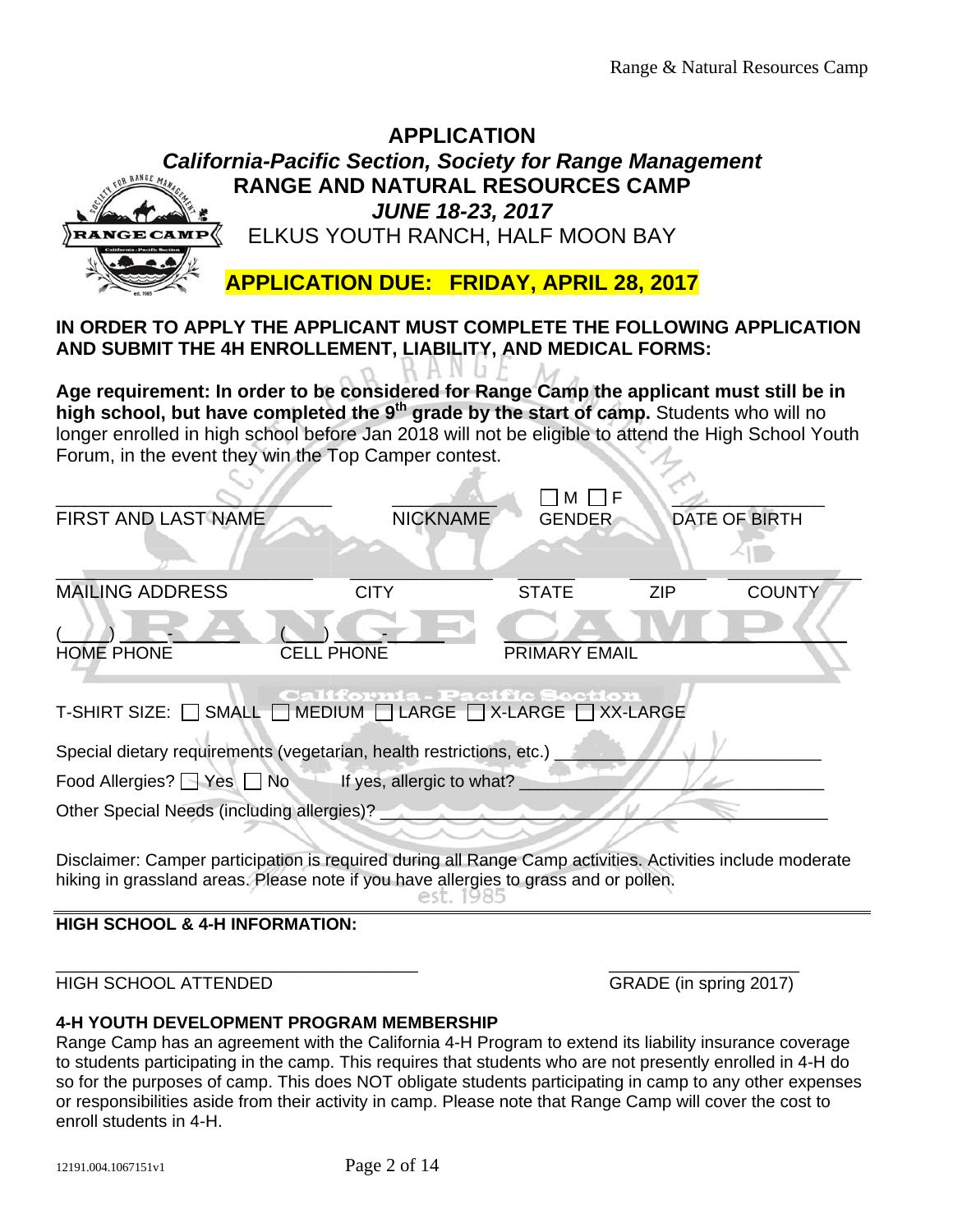**4-H Enrollment Forms, Medical Release, and Health History forms must be turned in with the application even if the student is already a member of 4-H**. Range Camp will verify member status with  $4-H.$ 

For liability purposes the Medical Form (pages 4-H 3- 4-H 7) **must be mailed into Range Camp** with the original wet signatures (all other forms can be emailed or faxed).

===============================================================================

| CURRENT MEMBER OF 4-H? YES NO                                                                                                                                                                                                                                                                                                                                                                                                        |         |                                     |       |
|--------------------------------------------------------------------------------------------------------------------------------------------------------------------------------------------------------------------------------------------------------------------------------------------------------------------------------------------------------------------------------------------------------------------------------------|---------|-------------------------------------|-------|
| If yes, which county and club? $\Box$                                                                                                                                                                                                                                                                                                                                                                                                |         |                                     |       |
| 4-H enrollment is solely for purposes of obtaining liability coverage for this 4-H sanctioned activity, and<br>entails no further commitments than this event.                                                                                                                                                                                                                                                                       |         |                                     |       |
| <b>EMERGENCY POINT OF CONTACTS:</b><br>Provide at least two phone alternatives (i.e., home and cell, work and cell, or home and work). In the event<br>that both parents have their own work/cell phone numbers and/or e-mail address, the "Parent or Guardian"<br>(2)" entry space is provided to record that. We only request two alternative numbers and one e-mail<br>address, but additional contact options are often helpful. |         |                                     |       |
| NAME OF PARENT OR GUARDIAN (1)                                                                                                                                                                                                                                                                                                                                                                                                       |         |                                     |       |
| RELATIONSHIP: NAME AND A STREET                                                                                                                                                                                                                                                                                                                                                                                                      |         |                                     |       |
| $HOME: ($ ____________________ -                                                                                                                                                                                                                                                                                                                                                                                                     | WORK: ( |                                     | CELL: |
| <b>PRIMARY EMAIL:</b>                                                                                                                                                                                                                                                                                                                                                                                                                |         | <b>California - Pacific Section</b> |       |
| NAME OF PARENT OR GUARDIAN (2)                                                                                                                                                                                                                                                                                                                                                                                                       |         |                                     |       |
| <b>RELATIONSHIP:</b>                                                                                                                                                                                                                                                                                                                                                                                                                 |         |                                     |       |
| HOME: (                                                                                                                                                                                                                                                                                                                                                                                                                              | WORK:   |                                     | CELL: |
| <b>PRIMARY EMAIL:</b>                                                                                                                                                                                                                                                                                                                                                                                                                |         |                                     |       |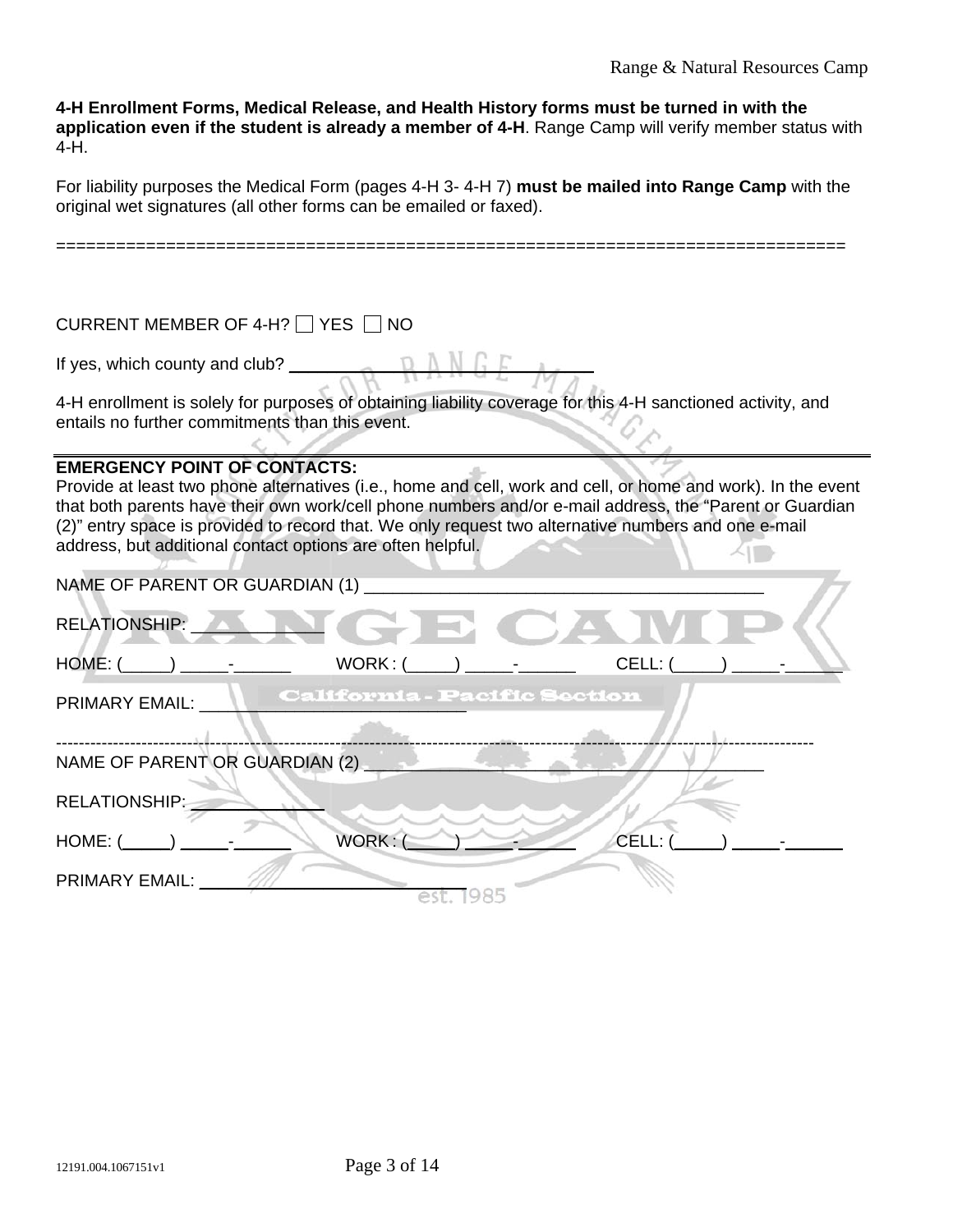### I. APPLICANT BACKGROUND INFORMATION

**SCHOOL AND COMMUNITY ACTIVITIES:** 

PAST & CURRENT RANGELAND AND/OR NATURAL RESOURCE-RELATED ACTIVITIES: (Include hobbies, field-trips, major camping/hiking experiences, ranch or farm work, etc.)

**California - Pacific Section** 

WHAT THINGS RELATED TO ENVIRONMENTAL SCIENCE, WILDLIFE MANAGEMENT, LIVESTOCK PRODUCTION, BOTANY/PLANT ECOLOGY, AND OTHER NATURAL RESOURCES AND LAND MANAGEMENT PRACTICES ARE YOU INTERESTED IN LEARNING ABOUT?

est. 1985

### **III. RANGE CAMP REGISTRATION FEE**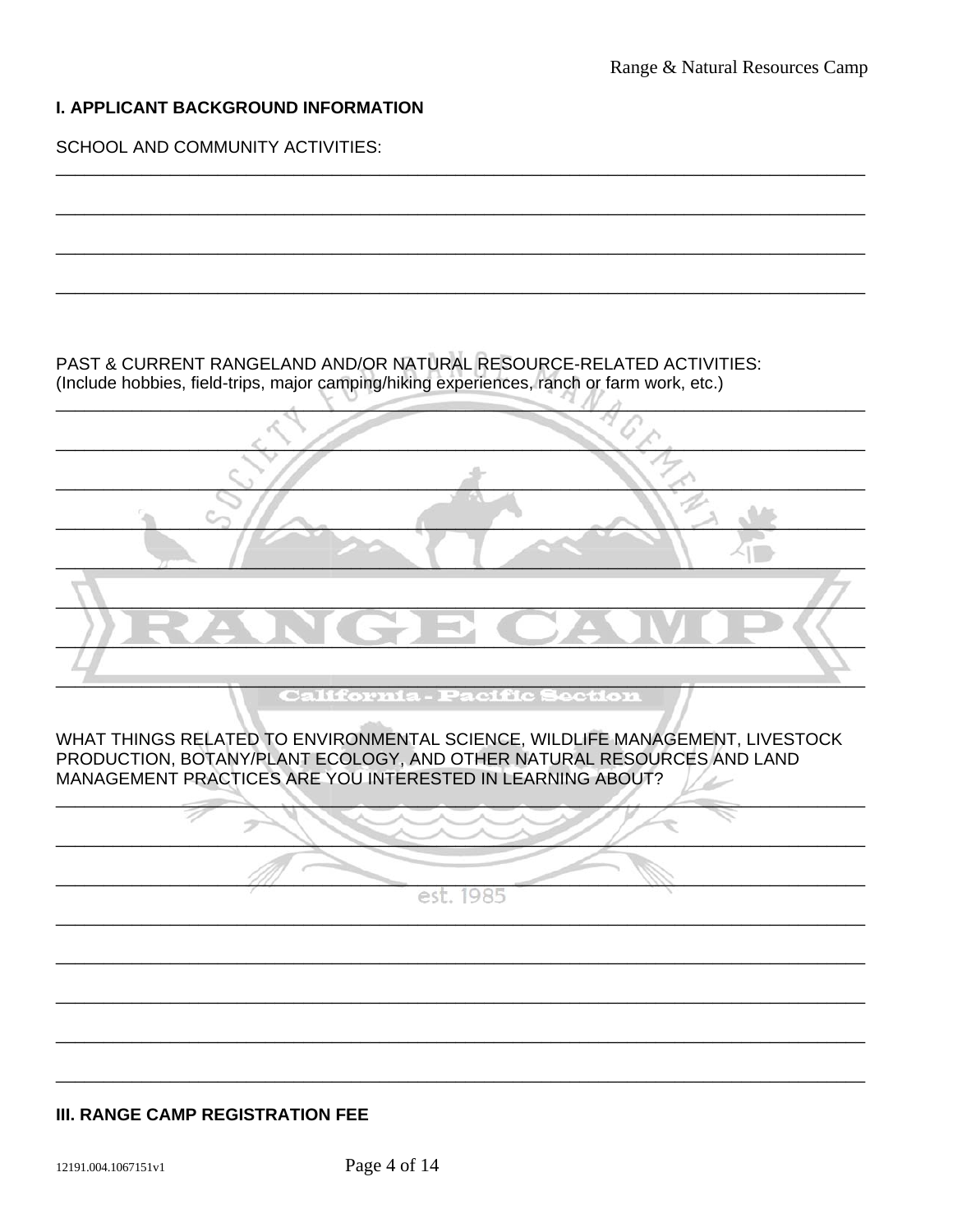# Range & Natural Resources Camp

The \$450.00 camp fee must be paid by the application deadline. Applicants can withdraw until May 26<sup>th</sup> 2017 without a penalty. Thereafter, a \$70.00 charge will be retained from the camp fee. *Refunds will not be given for cancellations made after June 5, 2017 or for withdrawals from camp.* **Those who have received sponsorships may be responsible for reimbursing sponsors in the event of a late cancellation or premature departure from camp**.

| <b>APPLICANT'S NAME</b>                                  | <b>SIGNATURE</b>                                                                                                                                                                                           | <b>DATE</b> |
|----------------------------------------------------------|------------------------------------------------------------------------------------------------------------------------------------------------------------------------------------------------------------|-------------|
| PARENT/GUARDIAN NAME                                     | <b>SIGNATURE</b>                                                                                                                                                                                           | <b>DATE</b> |
| listed on the next page) in order to attend camp         | Please check this box if the applicant will need additional financial assistance (beyond any sponsors<br>$1_{A_M}$                                                                                         |             |
| <b>SPONSOR</b>                                           | <b>SIGNATURE</b>                                                                                                                                                                                           | <b>DATE</b> |
|                                                          | Application Deadline: APRIL 28, 2017 - Applications will be accepted until available spaces are filled or<br>May 31, whichever comes first. Contact Cece Dahlstrom (below) to learn whether spaces remain. |             |
| Notification of acceptance will be sent by May 31, 2017. |                                                                                                                                                                                                            |             |
|                                                          | MAIL APPLICATION, 4-H ENROLLMENT FORM, MEDICAL RELEASE FORMS AND PAYMENT TO:                                                                                                                               |             |
|                                                          | <b>Cal-Pac Range Camp</b><br><b>Attn: Cece Dahlstrom</b><br>4586 Utah Street<br>San Diego CA 92116                                                                                                         |             |
|                                                          | MAKE CHECKS PAYABLE TO: California Section, Society for Range Management                                                                                                                                   |             |
|                                                          | NOTE: Range Camp applications may be e-mailed to range.camp@gmail.com, but the 4-H Liability and<br>Medical Release forms MUST be mailed to the address above with wet signatures.                         |             |
|                                                          | Questions? Contact Cece Dahlstrom at (619) 532-2269, range.camp@gmail.com.                                                                                                                                 |             |

est. 1985

THE CALIFORNIA RANGELAND AND NATURAL RESOURCES CAMP Is sponsored by the California-Pacific Section, Society for Range Management, together with the University of California Cooperative Extension Service and the California Association of Resource Conservation Districts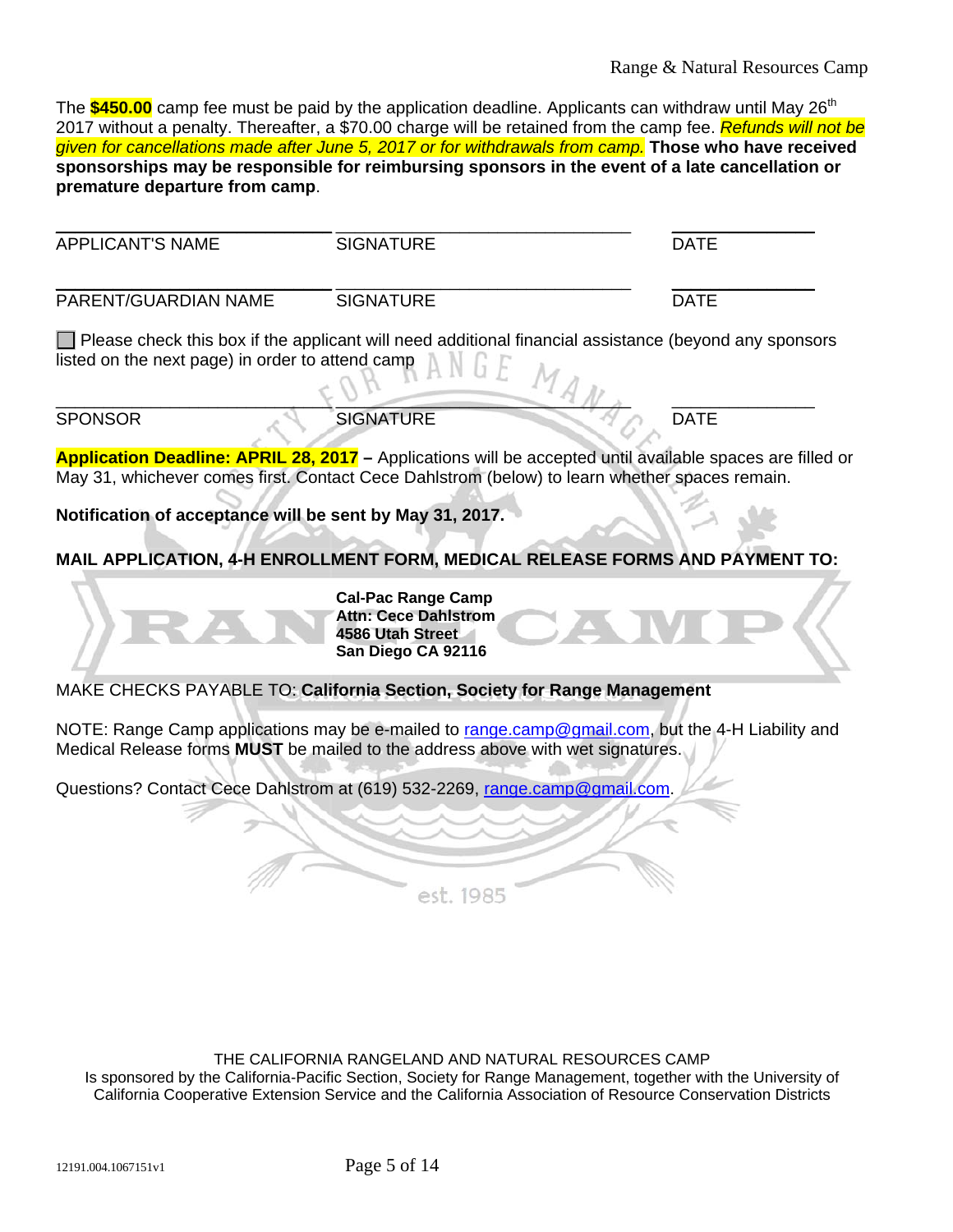### **IV. PLEASE PROVIDE INFORMATION ON SPONSORS BELOW** (if applicable).

Many participants in Range Camp receive scholarship support in order to attend. Examples of sponsors would include Resource Conservation Districts, Cattlemen's Associations, Service Clubs, etc. that have helped the applicant cover the cost of camp. Range Camp staff will attempt to match students requesting financial assistance with potential sponsors, but this will require some initiative on the student's part to be effective. The more lead time the better the chances of success.



*Range Camp encourages sponsors and campers to establish agreements that indicate the sponsor's expectations of the camper before, during, and after camp (pre- or post-camp meeting*  with the sponsor etc.). We also suggest that sponsors include in that agreement a determination *of who will be financially responsible for camp fees in the case that a camper withdraws from camp after the camp fee refund cutoff date (May 26, 2017).*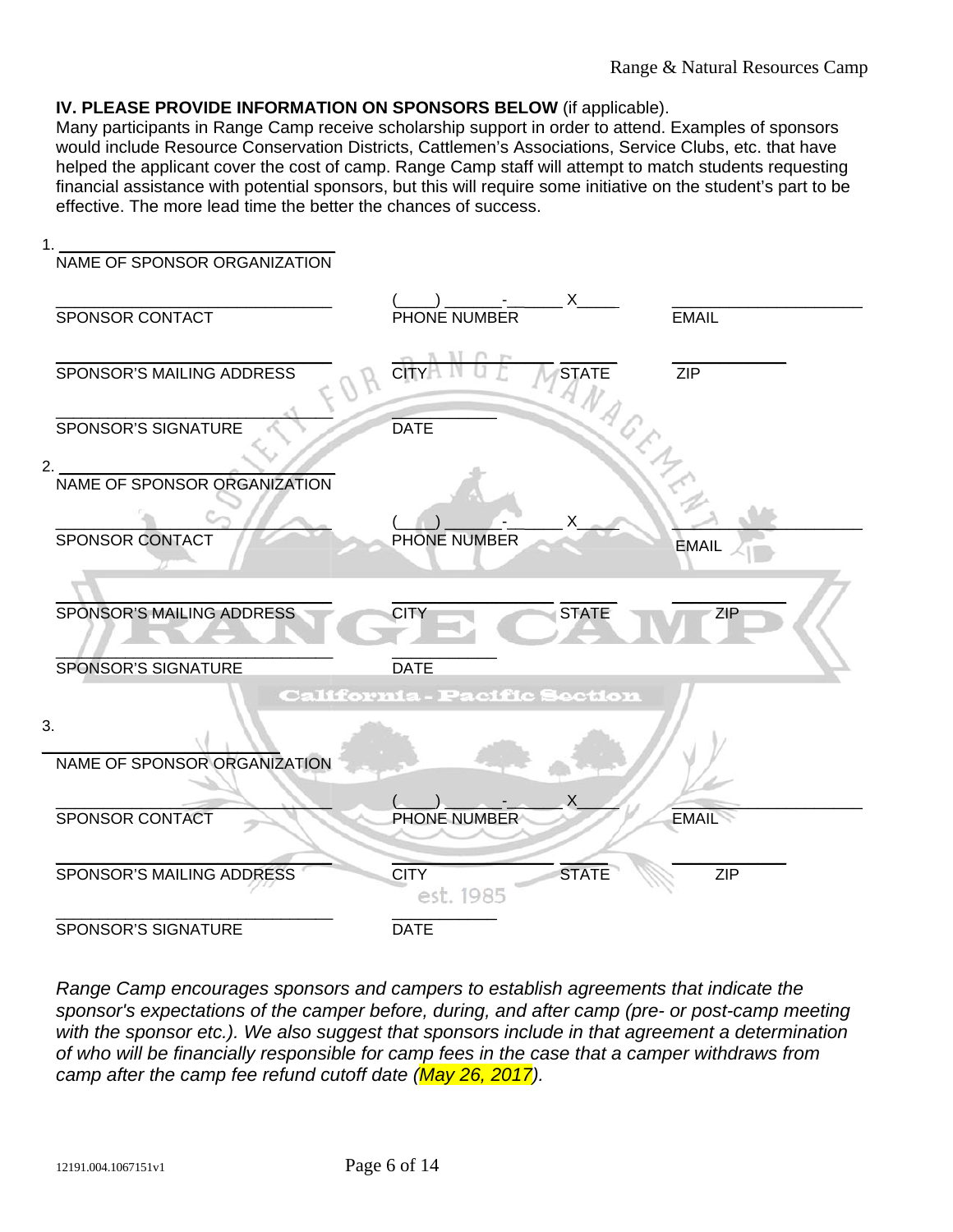### **University of California Division of Agriculture and Natural Resources 4-H Youth Development Program New Youth 4-H Member Paper Enrollment Form**

The 4-H Youth Development Program is in every county in California. 4-H is a place where young people are given many opportunities to build confidence, learn responsibility, and develop skills that will last them a lifetime. It's a place where youth make friends and share interests, ranging from building robots to raising rabbits, from designing web pages to landscape design. It's a place where youth work together to make a positive difference in their community, and adult volunteers make a powerful difference in the lives of young people. Get involved in the 4-H community and make a lasting difference! For more information about 4-H, visit www.ca4h.org.

### **Youth are eligible to participate in 4-H if they meet the following criteria:**

- **Primary Member** Must be 5 years old or in kindergarten by December 31 of the program year. Primary members cannot enroll in large animal projects. Youth enrolling or turning nine after December 31 must participate as a Primary Member until the end of the program year.
- **Junior, Intermediate and Senior Members** Must be 9 years old or in 4th grade by December 31 of the program year and may continue in the program until the end of the calendar year in which they become 19 years of age.
- **Home Schooled Members** Children are to enroll based on their chronological age, as of December 31.

### **This enrollment form is used for youth in the following delivery modes:**

- Organized 4-H Clubs
- Special Interest and Short-term programs meeting for at least six hours and not more than six weeks.
- Short-Term Programs meeting for at least six hours and not more than six weeks
- Overnight Camping Programs

#### **Step 1: REQUIRED FORMS - The following forms must be completed in order to enroll in the 4-H program.**

| Required Annually        | <b>Form:</b> Enrollment Form with youth and parent/guardian signatures (kept on file at the 4-H  |
|--------------------------|--------------------------------------------------------------------------------------------------|
|                          | Office)                                                                                          |
| Required Annually        | <b>Form:</b> Waiver of Liability (kept on file at the County 4-H Office)                         |
| <b>Required Annually</b> | <b>Form:</b> Medical Release and Health History (kept on file by the local 4-H Club/Unit Leader) |

#### **Step 2: PAYMENT - The following payment is required to enroll in the 4-H program.**

*In some cases, these fees may be covered or waived by the 4-H Club/Unit or County 4-H Office.*

| 4-H Club/Unit Program Fees                             | STBA per youth          |
|--------------------------------------------------------|-------------------------|
| County 4-H Program Fees                                | <b>STBA</b> per youth   |
| State 4-H Accident/Sickness Insurance and Program Fees | $\pm$ \$28.00 per youth |
| Total                                                  | \$28.00                 |

**Step 3: Return forms to:** 

**Cal-Pac Range Camp Attn: Cece Dahlstrom 4586 Utah Street San Diego CA 92116** 

est. 1985

Payment is included in camp registration. No additional payment is required with this form.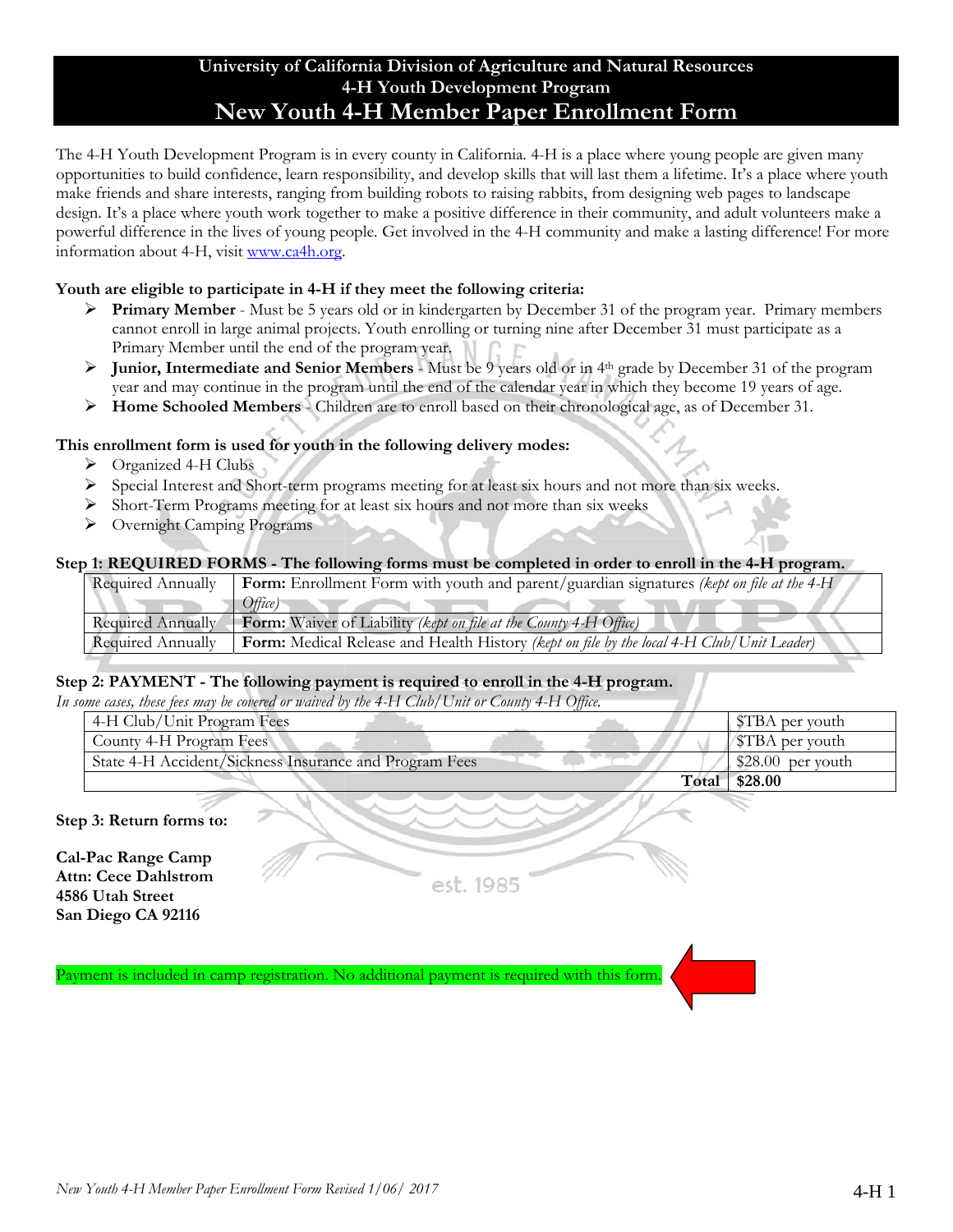In compliance with the California Information Practices Act of 1977, the following information is provided:

The information on this form is being requested by the University of California Cooperative Extension for use in its 4-H Youth Development Program. The individual completing this form may make inquiries concerning use of the information collected and may ask to review the form as well as other non-confidential personal information maintained on record by contacting the local UCCE County Director, 4-H Youth Development Advisor, 4-H Program Representative, or the Associate Director of 4-H Program and Policy at:

California 4-H Youth Development Office University of California DANR Building, One Shields Avenue Davis, CA 95616-8575 (530) 754-8518 fourhstateofc@ucdavis.edu

Information on this form is being requested under the authority of the Smith-Lever Act of 1914 covering Cooperative Extension activities and Article IX, Section 9 of the State of California Constitution covering the University of California. Ethnic information is requested to maintain compliance with Title VI of the Civil Rights Act of 1964 and sex information is requested to maintain compliance with the Title IX of the Education Amendments of 1972.

Statistical information on this form is being collected to satisfy the U.S. Department of Agriculture Extension Service reporting requirements for Affirmative Action and the Federal ES-237 annual 4-H Youth Program Report. Statistical information includes birth date, sex, ethnic information, residence location, project name and number.

Submission of the above noted information is voluntary. If the information is not submitted by the source, the County 4-H Youth Development Staff may use his or her judgment to complete the information and satisfy Federal reporting requirements.

Other personal information on this form is being collected to provide the County Extension 4-H Advisors with information to assist in program planning. This information consists of name, address, phone, name of school, club/group name, club/group number, date, birth date, grade, and name of parent or guardian.

Submission of the above noted information is voluntary for membership in all organized 4-H Clubs and in some 4-H Groups and activities as designated by the County 4-H Youth Development Staff in charge. If the information is not submitted, the County 4-H Youth Development Staff may not contact and/or include the individual in 4-H programs within the county. In addition, the information must be on file in the county office as mandatory proof of enrollment for individuals in the abovementioned clubs or groups, for purposes of 4-H accident insurance coverage.

The University of California prohibits discrimination or harassment of any person on the basis of race, color, national origin, religion, sex, gender identity, pregnancy (including childbirth, and medical conditions related to pregnancy or childbirth), physical or mental disability, medical condition (cancer-related or genetic characteristics), ancestry, marital status, age, sexual orientation, citizenship, or service in the uniformed services (as defined by the Uniformed Services Employment and Reemployment Rights Act of 1994: service in the uniformed services includes membership, application for membership, performance of service, application for service, or obligation for service in the uniformed services) in any of its programs or activities.

University policy also prohibits reprisal or retaliation against any person in any of its programs or activities for making a complaint of discrimination or sexual harassment or for using or participating in the investigation or resolution process of any such complaint.

University policy is intended to be consistent with the provisions of applicable State and Federal laws. Inquiries regarding the University's nondiscrimination policies may be directed to Linda Manton, University of California, Agriculture and Natural Resources, DANR Bldg., Office 225, Davis, CA 95616, (530) 752-0495.

#### PAGE RETAINED BY THE MEMBER

\*\*\* Please complete highlighted sections on the following pages \*\*\*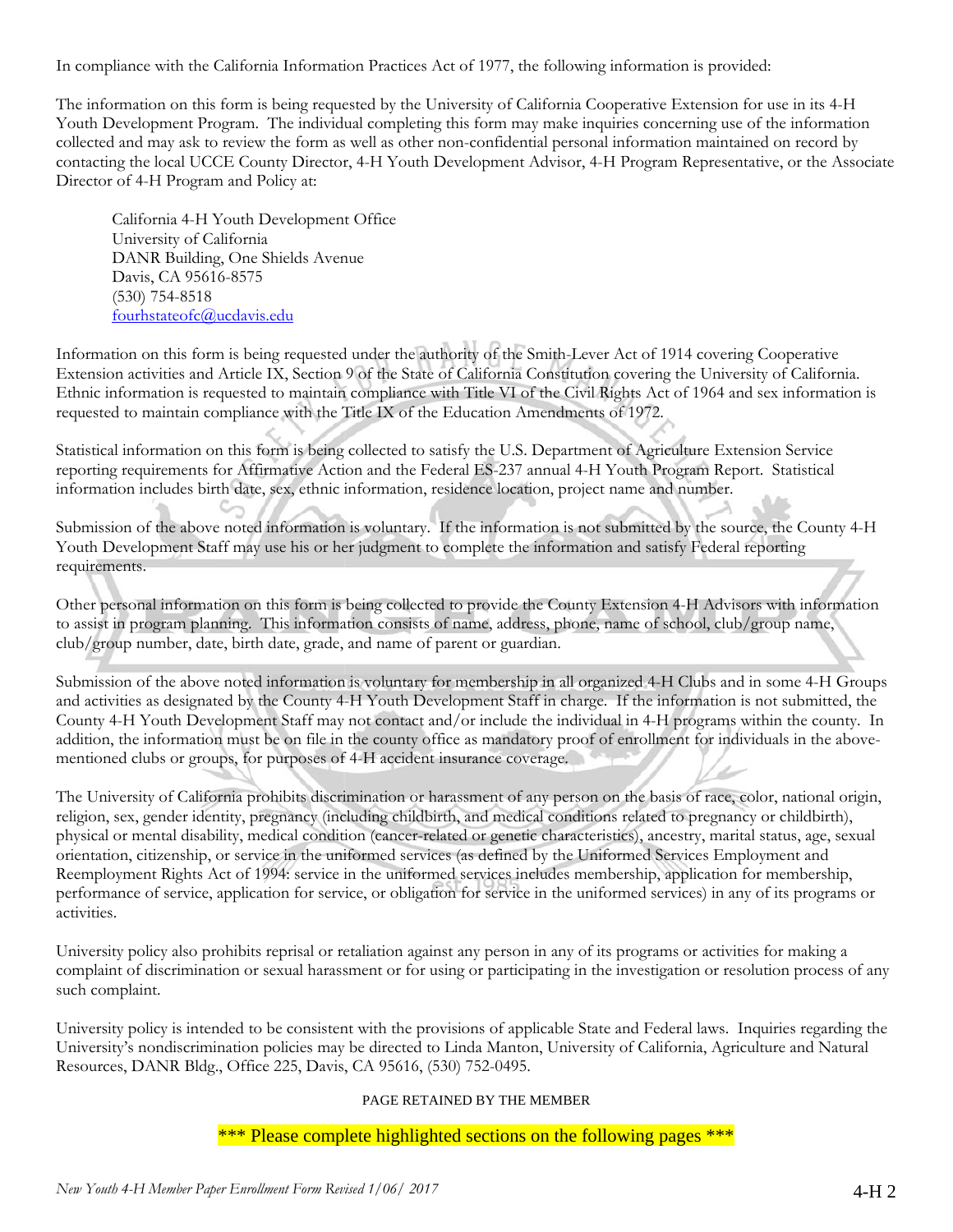|                              |                                                                                                                                                                                                                 | New Youth 4-H Member Paper Enrollment Form                                                              | University of California Agriculture and Natural Resources 4-H Youth Development Program                                                                                                                                                                                                                                                                                                                                                                   |  |
|------------------------------|-----------------------------------------------------------------------------------------------------------------------------------------------------------------------------------------------------------------|---------------------------------------------------------------------------------------------------------|------------------------------------------------------------------------------------------------------------------------------------------------------------------------------------------------------------------------------------------------------------------------------------------------------------------------------------------------------------------------------------------------------------------------------------------------------------|--|
| <b>Youth Email</b>           |                                                                                                                                                                                                                 |                                                                                                         | County<br>San Mateo                                                                                                                                                                                                                                                                                                                                                                                                                                        |  |
| <b>First Name</b>            |                                                                                                                                                                                                                 |                                                                                                         | <b>Last Name</b>                                                                                                                                                                                                                                                                                                                                                                                                                                           |  |
| <b>Address</b>               |                                                                                                                                                                                                                 |                                                                                                         |                                                                                                                                                                                                                                                                                                                                                                                                                                                            |  |
| <b>City</b>                  |                                                                                                                                                                                                                 |                                                                                                         | <b>State &amp; Zip Code</b><br>&                                                                                                                                                                                                                                                                                                                                                                                                                           |  |
| Phone                        |                                                                                                                                                                                                                 |                                                                                                         | <b>Youth Cell Phone</b>                                                                                                                                                                                                                                                                                                                                                                                                                                    |  |
| <b>Birth Date</b>            |                                                                                                                                                                                                                 |                                                                                                         | Year in 4-H                                                                                                                                                                                                                                                                                                                                                                                                                                                |  |
| <b>First Parent/Guardian</b> |                                                                                                                                                                                                                 |                                                                                                         |                                                                                                                                                                                                                                                                                                                                                                                                                                                            |  |
| <b>First Name</b>            |                                                                                                                                                                                                                 |                                                                                                         | <b>Last Name</b>                                                                                                                                                                                                                                                                                                                                                                                                                                           |  |
| <b>Cell Phone</b>            |                                                                                                                                                                                                                 | Work Phone (                                                                                            | Email                                                                                                                                                                                                                                                                                                                                                                                                                                                      |  |
|                              | Second Parent/Guardian (optional)                                                                                                                                                                               |                                                                                                         |                                                                                                                                                                                                                                                                                                                                                                                                                                                            |  |
| <b>First Name</b>            |                                                                                                                                                                                                                 |                                                                                                         | <b>Last Name</b>                                                                                                                                                                                                                                                                                                                                                                                                                                           |  |
| <b>Cell Phone</b>            |                                                                                                                                                                                                                 |                                                                                                         | <b>Work Phone</b>                                                                                                                                                                                                                                                                                                                                                                                                                                          |  |
| Email                        |                                                                                                                                                                                                                 |                                                                                                         |                                                                                                                                                                                                                                                                                                                                                                                                                                                            |  |
| Address, City, State, Zip    |                                                                                                                                                                                                                 |                                                                                                         |                                                                                                                                                                                                                                                                                                                                                                                                                                                            |  |
| Gender                       | male                                                                                                                                                                                                            | female                                                                                                  |                                                                                                                                                                                                                                                                                                                                                                                                                                                            |  |
| Ethnicity                    | American Indian or Alaskan Native<br>Are you of Hispanic ethnicity? □ No<br>$\Box$ Yes<br>Native Hawaiian or Pacific Islander<br>White<br>Asian<br><b>Black</b><br>Prefer Not to State                          |                                                                                                         |                                                                                                                                                                                                                                                                                                                                                                                                                                                            |  |
| Residence                    | Farm (Rural area where agricultural products are sold)<br>Suburb of city more than 50,000<br>Town under 10,000 and rural non-farm<br>Central city more than 50,000<br>Town/City 10,000 - 50,000 and its suburbs |                                                                                                         |                                                                                                                                                                                                                                                                                                                                                                                                                                                            |  |
| Military                     | I have a parent serving in the military<br>$\Box$ No one in my family is serving in the military<br>Branch: Air Force Army Coast Guard Marines Navy<br>Component: Active Duty National Guard                    |                                                                                                         |                                                                                                                                                                                                                                                                                                                                                                                                                                                            |  |
| Grade                        |                                                                                                                                                                                                                 | <b>Name of School</b>                                                                                   |                                                                                                                                                                                                                                                                                                                                                                                                                                                            |  |
| Type of<br>School            | Public School<br>Private School                                                                                                                                                                                 | Special Education<br>Vocational Education                                                               | Homeschool / Alternative<br>□ Charter School<br>Magnet / Specialized School                                                                                                                                                                                                                                                                                                                                                                                |  |
| Year in 4-H                  | 1                                                                                                                                                                                                               |                                                                                                         |                                                                                                                                                                                                                                                                                                                                                                                                                                                            |  |
|                              | Please indicate proficiency in a language, other than English.                                                                                                                                                  |                                                                                                         |                                                                                                                                                                                                                                                                                                                                                                                                                                                            |  |
|                              |                                                                                                                                                                                                                 | County Newsletter Preference: □ Postal mail □ Email                                                     | Sign-Up for State Electronic Newsletter                                                                                                                                                                                                                                                                                                                                                                                                                    |  |
|                              | Club/Unit Name                                                                                                                                                                                                  | Officer                                                                                                 |                                                                                                                                                                                                                                                                                                                                                                                                                                                            |  |
|                              |                                                                                                                                                                                                                 | <b>∏</b> President<br>Communications<br>Historian                                                       | Vice President    Treasurer    Secretary    Reporter<br>□ Sergeant-At-Arms □ Other Officer                                                                                                                                                                                                                                                                                                                                                                 |  |
|                              | Club/Unit Name                                                                                                                                                                                                  | <b>Project Name</b>                                                                                     | <b>Years in Project</b><br>Leadership                                                                                                                                                                                                                                                                                                                                                                                                                      |  |
| Range Camp - Elkus Ranch     |                                                                                                                                                                                                                 | Environmental Stewardship                                                                               | [] Junior/Teen Leader                                                                                                                                                                                                                                                                                                                                                                                                                                      |  |
|                              |                                                                                                                                                                                                                 | Enrollment in 4-H and an updated Medical Release Form and Waiver of Liability must be renewed annually. | By signing and dating this document, parent/guardian and youth certify that they have read, understand, and agree to the terms of the 4-H Code of<br>Conduct and Photograph and Information Release; and, further, that they understand and give their informed consent to exceptions to the 4-H policy<br>on youth member supervision, when, from time to time, it may be impractical or impossible for a minimum of two adults to be present with youth. |  |

| $\sim$<br>$V \cap T$ | )atı | Juardiar<br>Paren<br>nt. | ate |
|----------------------|------|--------------------------|-----|

| <b>County Use Only</b> |                     |               |                 | Club Use Only     |
|------------------------|---------------------|---------------|-----------------|-------------------|
|                        |                     |               |                 | Cash or Check#    |
| Member ID#             | Waiver of Liability | Date Received | Medical Release | Fees Paid \$20.00 |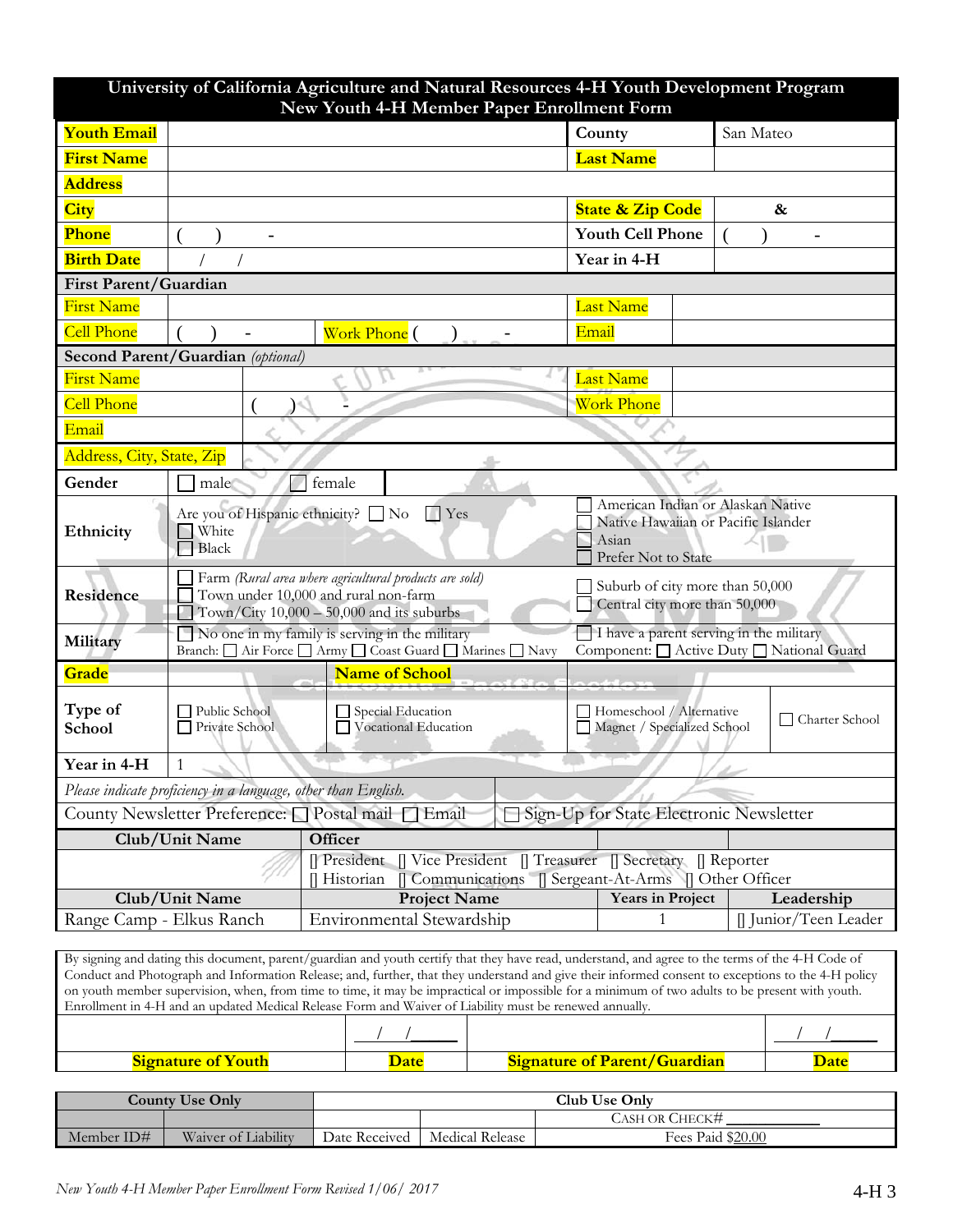### **University of California Division of Agriculture and Natural Resources 4-H Youth Development Program**

Participant's Name

**County** San Mateo<br> **Club/Unit** Range Camp - Elkus Ranch

### WAIVER OF LIABILITY, ASSUMPTION OF RISK, AND INDEMNITY AGREEMENT

**Waiver**: In consideration of being permitted to participate in any way in **California 4-H Youth Development Activities and Projects**, I, for myself, my heirs, personal representatives or assigns, **do hereby release, waive, discharge, and covenant not to sue** The Regents of the University of California, its officers, employees, and agents from liability **from any and all claims including the negligence of The Regents of the University of California, its officers, employees and agents**, resulting in personal injury, accidents or illnesses (including death), and property loss arising from, but not limited to, participation in **California 4-H Youth Development Activities and Projects**.

**Assumption of Risks**: Participation in **California 4-H Youth Development Activities and Projects** carries with it certain inherent risks that cannot be eliminated regardless of the care taken to avoid injuries. The specific risks vary from one activity to another, but the risks range from 1) minor injuries such as scratches, bruises, and sprains; 2) major injuries such as eye injury or loss of sight, joint or back injuries, heart attacks, and concussions; and 3) catastrophic injuries including paralysis and death.

**I have read the previous paragraphs and I know, understand, and appreciate these and other risks that are inherent in California 4-H Youth Development Activities and Projects. I hereby assert that my participation is voluntary and that I knowingly assume all such risks.** 

**Indemnification and Hold Harmless**: I also agree to INDEMNIFY AND HOLD The Regents of the University of California HARMLESS from any and all claims, actions, suits, procedures, costs, expenses, damages and liabilities, including attorney's fees brought as a result of my involvement in **California 4-H Youth Development Activities and Projects**, and to reimburse them for any such expenses incurred.

Severability: The undersigned further expressly agrees that the foregoing Waiver and Assumption of Risk Agreement is intended to be as broad and inclusive as is permitted by the law of the State of California and that if any portion thereof is held invalid, it is agreed that the balance shall, notwithstanding, continue in full legal force and effect.

**Acknowledgment of Understanding**: I have read this Waiver of Liability, Assumption of Risk, and Indemnity Agreement, fully understand its terms, and **understand that I am giving up substantial rights, including my right to sue**. I acknowledge that I am signing the agreement freely and voluntarily, and **intend by my signature to be a complete and unconditional release of all liability** to the greatest extent allowed by law.

| Signature of Parent/Guardian of Minor or Adult Participant |  |
|------------------------------------------------------------|--|

Signature of Parent/Guardian of Minor or Adult Participant

Age (if minor)

THIS WAIVER APPLIES TO ALL CALIFORNIA 4-H YOUTH DEVELOPMENT ACTIVITIES AND PROJECTS INCLUDING, BUT NOT LIMITED TO PROJECT MEETINGS, CLUB MEETINGS, EDUCATIONAL FIELD DAYS, FIELD TRIPS, CAMPS, EXCHANGE PROGRAMS, FUNDRAISERS, COMMUNITY SERVICE ACTIVITIES, VOLUNTEER TRAININGS, FAIRS, AND PROJECTS.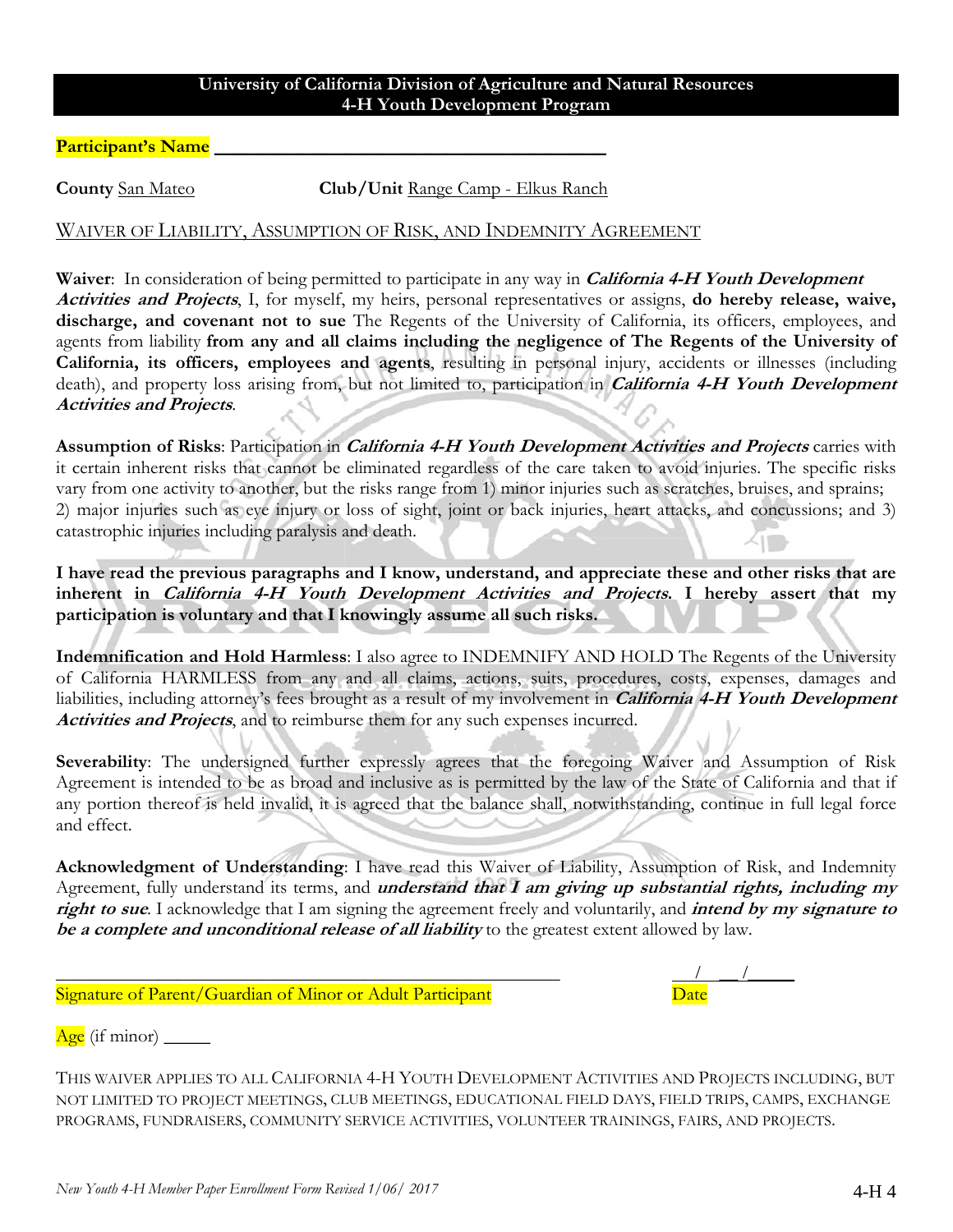## **University of California Division of Agriculture and Natural Resources 4-H Youth Development Program Youth Medical Release Form**

| This Medical Release Form is authorized for all 4-H Youth Development meetings and activities during the dates specified below: |  |
|---------------------------------------------------------------------------------------------------------------------------------|--|
|                                                                                                                                 |  |
|                                                                                                                                 |  |
|                                                                                                                                 |  |

First Name

Last Name

Range Camp - Elkus Ranch Club/Unit Name

| San Mateo, CA    |
|------------------|
| County and State |

\_\_\_\_\_\_\_\_\_\_\_\_\_\_\_\_\_\_\_\_\_\_\_\_\_\_\_

6/18 to 6/23/2017 Dates (From / To)

\_\_\_\_\_\_\_\_\_\_\_\_\_\_\_\_\_\_\_\_\_\_\_\_\_\_\_\_\_\_

While my child is attending or traveling to or from this 4-H function, I HEREBY AUTHORIZE THE ADULT 4-H VOLUNTEER LEADER OR 4-H STAFF MEMBER, or in his/her absence or disability, any adult accompanying or assisting him/her, TO CONSENT TO THE FOLLOWING MEDICAL TREATMENT FOR SAID MINOR:

Any x-ray examination, anesthetic, medical or surgical diagnosis or treatment, and hospital care which is deemed advisable by, and is to be rendered under the general or special supervision of any physician and/or surgeon licensed under the provisions of the Medical Practices Act, California Business and Professions Code Section 2000 et seq.; or any x-ray examination, anesthetic, dental or surgical diagnosis or treatment, and hospital care to be rendered by a dentist licensed under the provisions of the Dental Practices Act, California Business and Professions Code Section 1600 et seq.

This authorization is given pursuant to the provisions of Section 25.8 of the Civil Code of California. This authorization shall remain effective until my child completes his/her activities in this program unless sooner revoked in writing. I understand that as a parent/guardian, I will be responsible for the cost of any service or treatment provided not covered by the 4-H Accident/Sickness Insurance Program sponsored by UC Cooperative Extension.

三

|                                             |  | <b>EMERGENCY CONTACT INFORMATION</b>   |
|---------------------------------------------|--|----------------------------------------|
| Name                                        |  | Relationship to Youth Identified Above |
|                                             |  |                                        |
| <b>Emergency Day Phone (with area code)</b> |  |                                        |
|                                             |  | Emergency Night Phone (with area code) |
| <b>Mailing Address</b>                      |  |                                        |

# **AUTHORIZATION AND CONSENT AND RELEASE**

I hereby certify that my child is in good health and can travel to and participate in all functions of the 4-H Youth Development Program as described above. I understand is it my responsibility to keep the information on this form updated (including Health History and parent/guardian status) by contacting the State 4-H Office.

#### \_\_\_\_\_\_\_\_\_\_\_\_\_\_\_\_\_\_\_\_\_\_\_\_\_\_\_\_\_\_\_\_\_\_\_\_\_\_\_\_\_\_\_\_\_\_\_\_\_ / /\_\_\_\_\_ Signature of Parent/Guardian Date

### **NON-CONSENT**

| I do not desire to sign this authorization and understand that this will prohibit my child from receiving any non-life threatening medical |      |                                    |
|--------------------------------------------------------------------------------------------------------------------------------------------|------|------------------------------------|
| attention in the event of illness or accident.                                                                                             |      | <b>Range Camp CANNOT accept</b>    |
|                                                                                                                                            |      | students whose parents have signed |
| Signature of Parent/Guardian                                                                                                               | Date | this Non-Consent statement.        |

University policy and the State of California Information Practices Act of 1977 require the following information be provided when collecting personal information from you: The information entered on this form is collected under authority of the Smith-Lever Act. Submission of the medical data is voluntary. However, a signature is required on one or the other of the two signature lines above. Failure to provide the medical information and authorization may result in our inability to provide necessary medical treatment. You have the right to review University records containing personal information about you/your child, with certain exceptions as set forth in policy and statute. Copies of University policies pertaining to the collection, use, or release of personal data are available for your examination from the local UCCE County Director, 4-H Youth Development Advisor, 4-H Program Representative, or the Associate Director of 4-H Program & Policy at the California 4-H Youth Development Program, University of California, DANR Building, One Hopkins Road, Davis, CA 95616-8575, (530) 754-8518. Only your own/your child's records are open to your review.

Any known or foreseeable intergovernmental transfer that may be made of the information is as follows: None.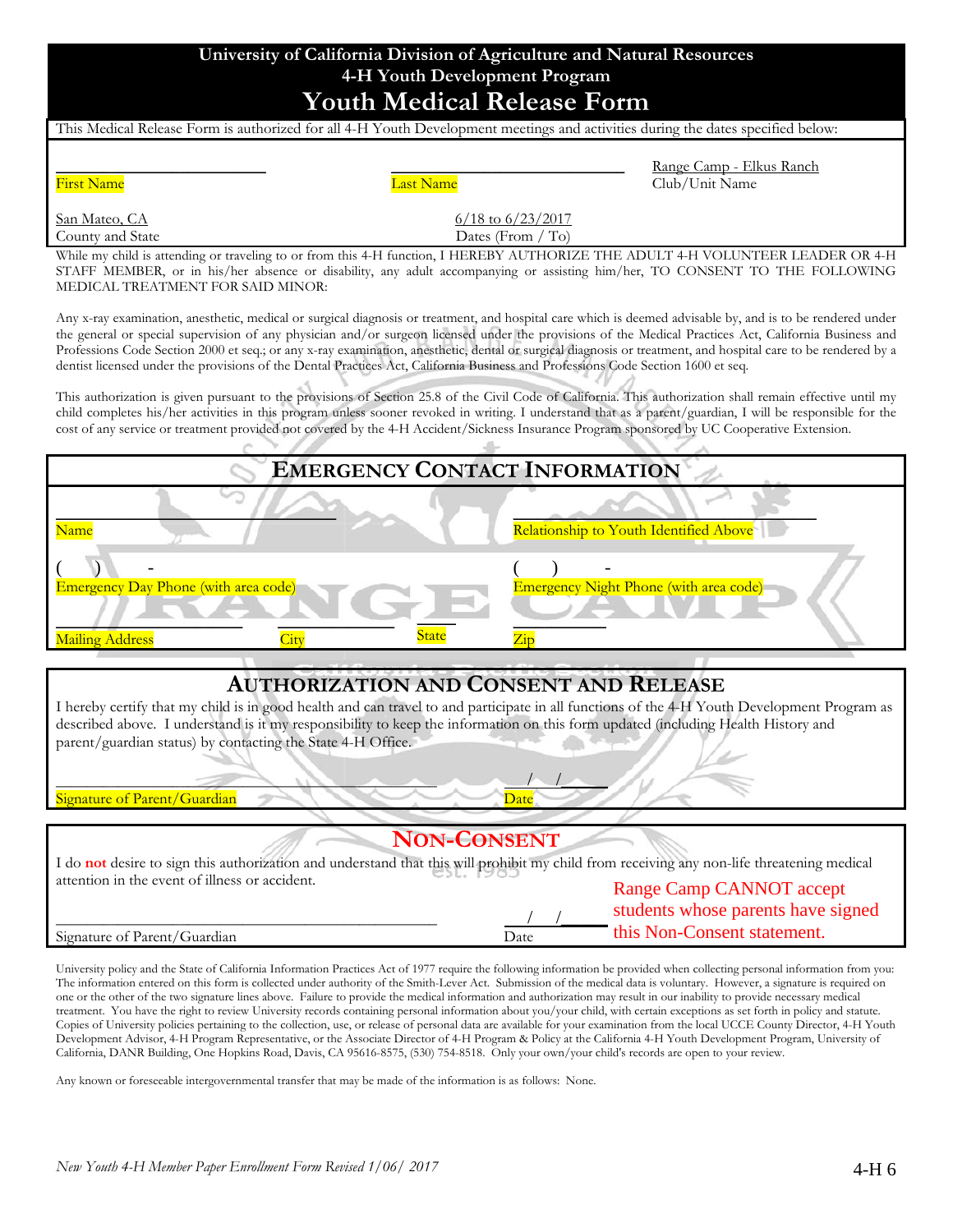# **University of California Division of Agriculture and Natural Resources 4-H Youth Development Program Health History Information**

| First Name<br>Subject to:<br>Colds<br>Sore Throat<br>Fainting Spells | <b>YES</b> | Last Name<br>$\mathbf{N}\mathbf{o}$ | County<br><b>Now Have or Have Had</b>                                                                        | Date of Birt<br>Yes |                |
|----------------------------------------------------------------------|------------|-------------------------------------|--------------------------------------------------------------------------------------------------------------|---------------------|----------------|
|                                                                      |            |                                     |                                                                                                              |                     |                |
|                                                                      |            |                                     |                                                                                                              |                     | N <sub>0</sub> |
|                                                                      |            |                                     | Heart Trouble                                                                                                |                     |                |
|                                                                      |            |                                     | Asthma                                                                                                       |                     |                |
|                                                                      |            |                                     | Lung Trouble                                                                                                 |                     |                |
| <b>Bronchitis</b>                                                    |            |                                     | Sinus Trouble                                                                                                |                     |                |
| Convulsions                                                          |            |                                     | Hernia (rupture)                                                                                             |                     |                |
| Cramps                                                               |            |                                     | Appendicitis                                                                                                 |                     |                |
| Allergies                                                            |            |                                     | Has appendix been removed?                                                                                   |                     |                |
| Wear corrective lenses?                                              |            | A                                   | Do you walk in your sleep?                                                                                   |                     |                |
| Is hearing good?                                                     |            |                                     |                                                                                                              |                     |                |
|                                                                      |            |                                     | Please list any disability accommodations you will need in order to participate in this program or activity: |                     |                |
| Please list all current medications:                                 |            |                                     |                                                                                                              |                     |                |
| <b>Name of Medication</b>                                            |            |                                     | Dosage                                                                                                       | <b>Times Taken</b>  |                |
|                                                                      |            |                                     |                                                                                                              |                     |                |
|                                                                      |            |                                     |                                                                                                              |                     |                |
|                                                                      |            |                                     |                                                                                                              |                     |                |
|                                                                      |            |                                     |                                                                                                              |                     |                |
|                                                                      |            |                                     |                                                                                                              |                     |                |

The University of California prohibits discrimination or harassment of any person on the basis of race, color, national origin, religion, sex, gender identity, pregnancy (including childbirth, and medical conditions related to pregnancy or childbirth), physical or mental disability, medical condition (cancer-related or genetic characteristics), ancestry, marital status, age, sexual orientation, citizenship, or service in the uniformed services (as defined by the Uniformed Services Employment and Reemployment Rights Act of 1994: service in the uniformed services includes membership, application for membership, performance of service, application for service, or obligation for service in the uniformed services) in any of its programs or activities. University policy also prohibits reprisal or retaliation against any person in any of its programs or activities for making a complaint of discrimination or sexual harassment or for using or participating in the investigation or resolution process of any such complaint. University policy is intended to be consistent with the provisions of applicable State and Federal laws. Inquiries regarding the University's nondiscrimination policies may be directed to Linda Manton, University of California, Agriculture and Natural Resources, DANR Bldg., Office 225, Davis, CA 95616, (530) 752-0495.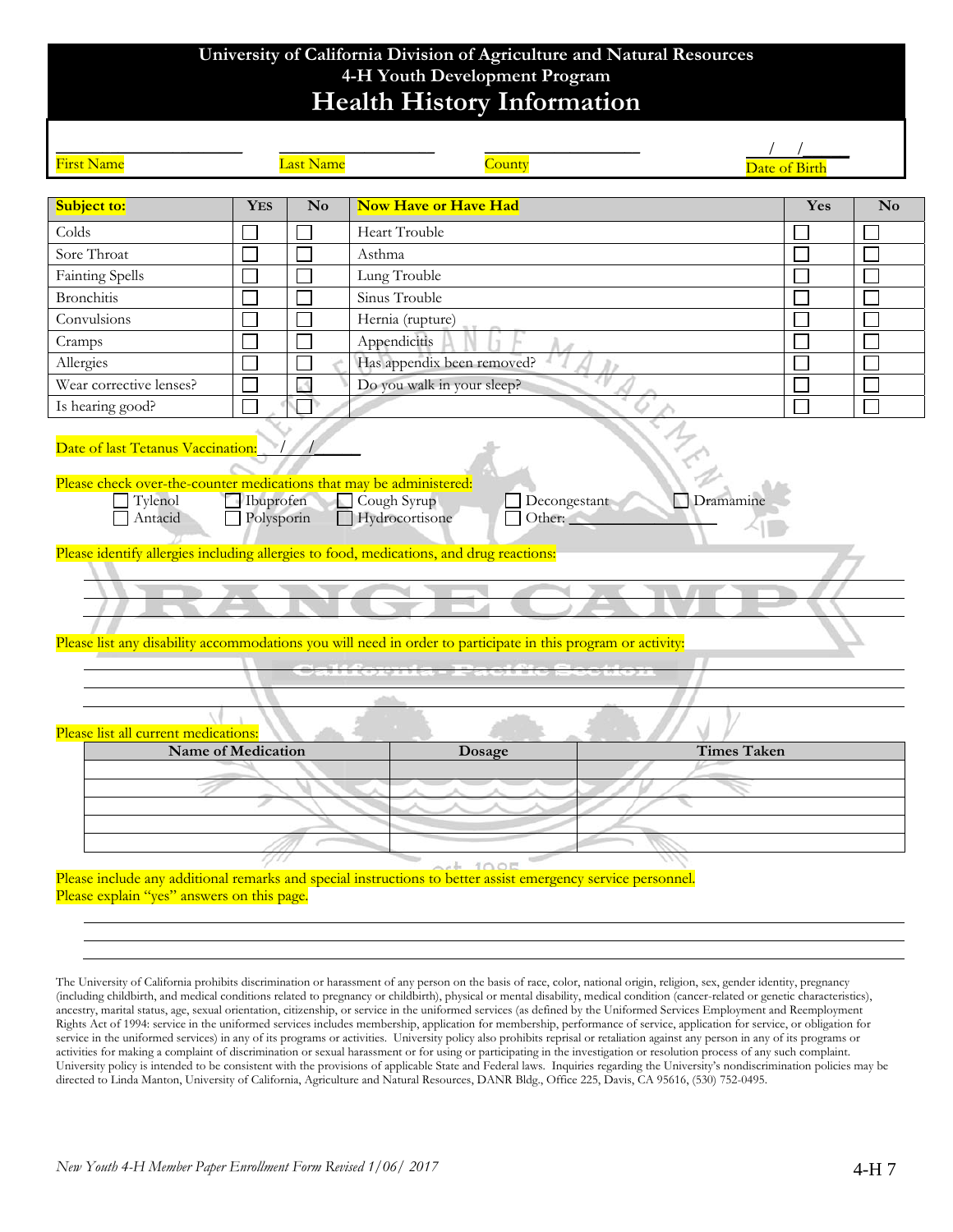# **California 4-H Youth Development Program Code of Conduct**

**University of California Cooperative Extension** 

The following behavior guidelines and expectations are designed to make everyone's experience at 4-H events satisfying to all attending. This means that all participants, members, adult volunteers, and 4-H YDP staff, shall adhere to the core values of the University of California 4-H Youth Development Program, respect the individual rights, safety, and property of others. Youth are expected to demonstrate the character traits of trustworthiness, respect, responsibility, fairness, caring and citizenship.

#### **While attending all 4-H meetings, projects, programs, and events, the following apply**:

- 1. Be courteous and respect others.
- 2. Obey all rules established by the California 4-H YDP, the local club/group and all local, state and federal laws.
- 3. Respect the authority of adult volunteers, youth leaders, 4-H YDP staff, and others in leadership roles.
- 4. Use appropriate language and wear acceptable clothing at 4-H activities and events.
- 5. Show kindness to others and give assistance when needed.
- 6. Be honest and honor commitments.
- 7. Not use tobacco products, alcohol or drugs (except those prescribed by a doctor).
- 8. Not carry a weapon or threaten another person with a weapon, bodily force or language.
- 9. Accept responsibility for personal choices.
- 10. Acknowledge that searches of personal property may take place when there is reasonable suspicion of violations of law or University policy in accordance with 4-H YDP policy.
- 11. Not display overly affectionate or sexual behavior.

#### **While attending overnight events, the following also apply**:

- 1. Be in my room when attending overnight events by the established hours.
- 2. Not leave the grounds unless permission is secured from the adult in charge and I am accompanied by two adults.
- 3. Not be in the sleeping areas of members of the opposite gender nor will I invite non 4-H participants to the sleeping areas.
- 4. Will be responsible for any damage caused by my actions.
- 5. Will comply with other rules of the event.

#### **PENALTIES FOR INFRACTIONS**

Infractions of the 4-H Code of Conduct must be reported promptly by anyone observing them to the adult in charge of the delegation/project and to the person in charge of the event who will bear final responsibility for disciplinary action. The parent/guardian and the County 4-H Office will be notified of action taken. Penalties may include any or all of the following:

- $\triangleright$  Sending the participant home
- $\triangleright$  Barring the participant from future 4-H events
- $\triangleright$  Assessing the participant the cost of damages and repairs for damage or destruction of property
- $\triangleright$  Releasing the participant to the nearest law enforcement agency and/or the proper authorities
- $\triangleright$  Termination of 4-H membership

# **California 4-H Youth Development Program Photograph and Information Release**

I give to The Regents of the University of California, National 4-H Council, National 4-H Headquarters (USDA), Cooperative Extension and units, its nominees, agents, and assigns, unlimited permission to copyright and use, publish, and republish for purposes of advertising, public relations, trade, or any other lawful use, information about me and reproduction of my likeness (photographic or otherwise) and my voice, whether or not related to any affiliation with 4-H, with or without my name. I hereby waive any right that I (and minor) may have to inspect or approve the copy and/or finished product or products that may be used in connection therewith or the use to which it may be applied.

By signature on the enrollment form, the parent/guardian of said minor consents and agrees, individually and as parent or guardian of the minor, to the foregoing terms and provisions.

#### **PAGE RETAINED BY THE MEMBER**